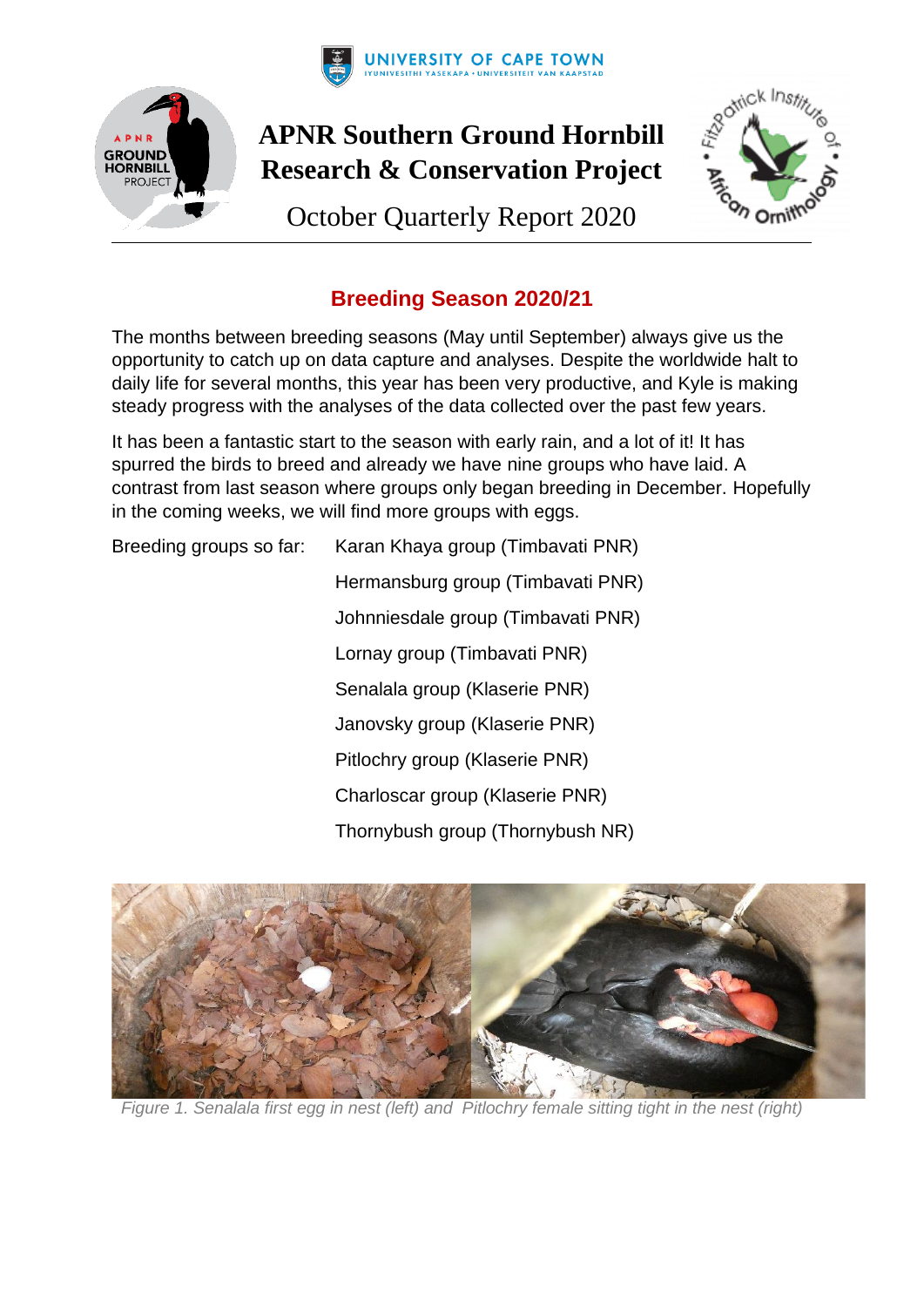### **New Nests**

Against all odds, the Mabula Ground-Hornbill Project were able to construct a few new nests this year and supplied the APNR with five nests for us to install. All of these were installed to replace old nests.



*Figure 2. Nest builders hard at work at Mabula*

We installed four of these nests on Timbavati. One to replace Kempiana groups natural nest which sadly fell last year, two replacing Tawane and Giraffe nests which crumbled from termite damage, and one to replace Caroline nest. Caroline group has not used the old nest in several years and we suspect that it might be down to the nest shifting in the tree and the actual tree having a lack of shade.

We also replaced a nest at Yankee Dam (Umbabat PNR) which had deteriorated to the extent where the roof was collapsing.



*Figure 3. New nests up Yankee Dam (left) Giraffe (middle) and Kempiana (right)*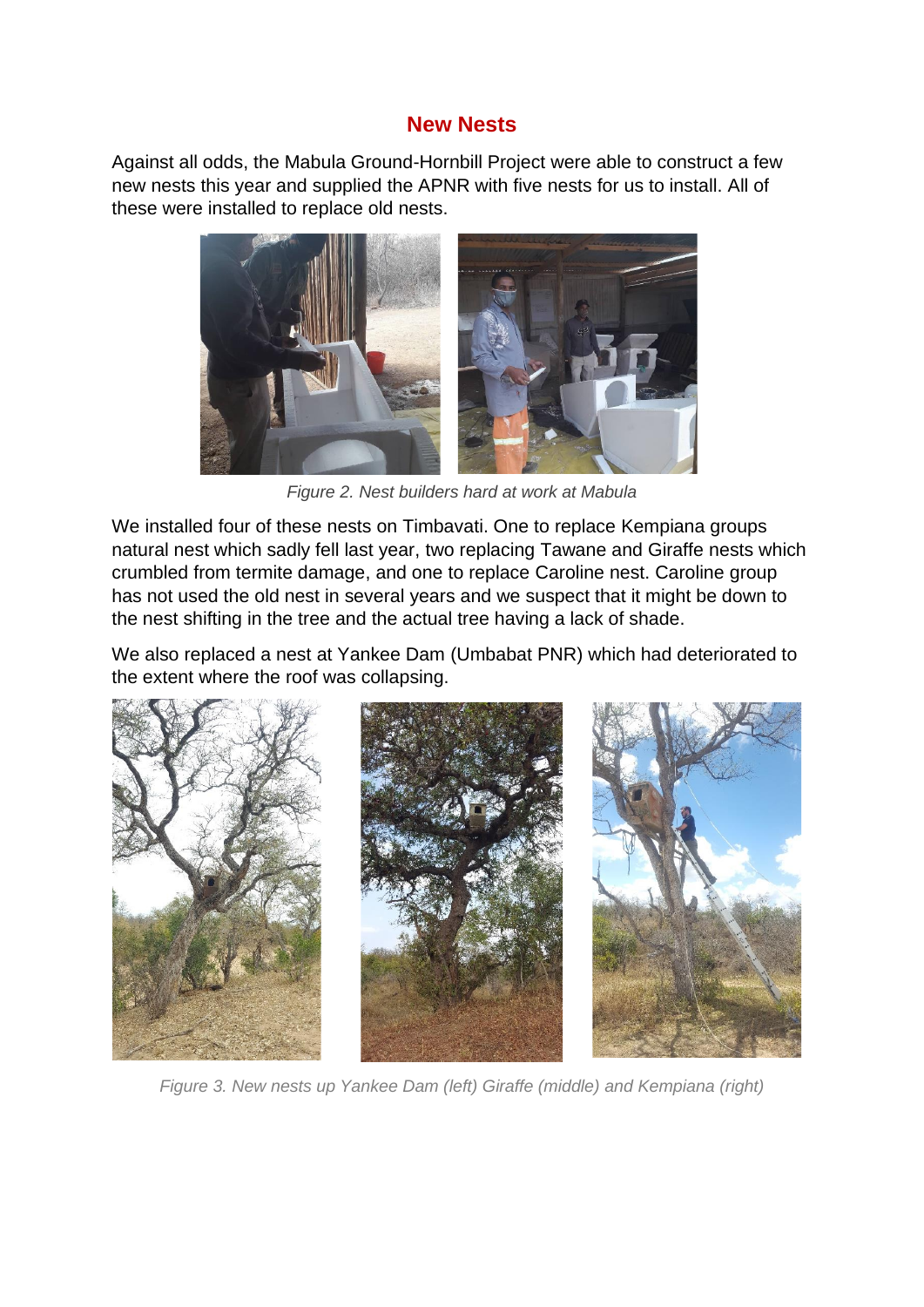Tawane and Yankee Dam's new nests have already been lined by the birds which is a positive sign that they may breed this season. Interestingly, Tawane nest has had two different groups investigating the nest and lining it simultaneously.



*Figure 4. Captured on our camera trap. Rhino Road group showing interest in their new nest*

## **Research**

Kyle's PhD research:

• *Testing the function on chorus vocalisations:*

Further analyses into the vocalisations of the ground-hornbills has been completed. These results confirm that female birds within the groups each call with a unique melody that can potentially be used by groups to distinguish who is calling. This was further tested using algorithms which was able to correctly distinguish different groups based on their morning vocalisations with a success rate of 89,15%.

We will continue our playback experiments this season to determine if the birds themselves can distinguish neighbour calls from stranger calls.

• *Camera trap analyses.* Camera traps will be installed at all breeding groups this season. Camera traps are a vital tool in monitoring natural behaviour at nests and have provided valuable information on group dynamics and who is contributing to the raising of the nestling. These cameras are also allowing us to slowly start building a database on the different individuals within the APNR.

Carrie's MSc research**:**

• *Effects of high temperatures on nestling growth.* We will weigh and measure the nestlings at six different ages from 1 day old to 75 days old.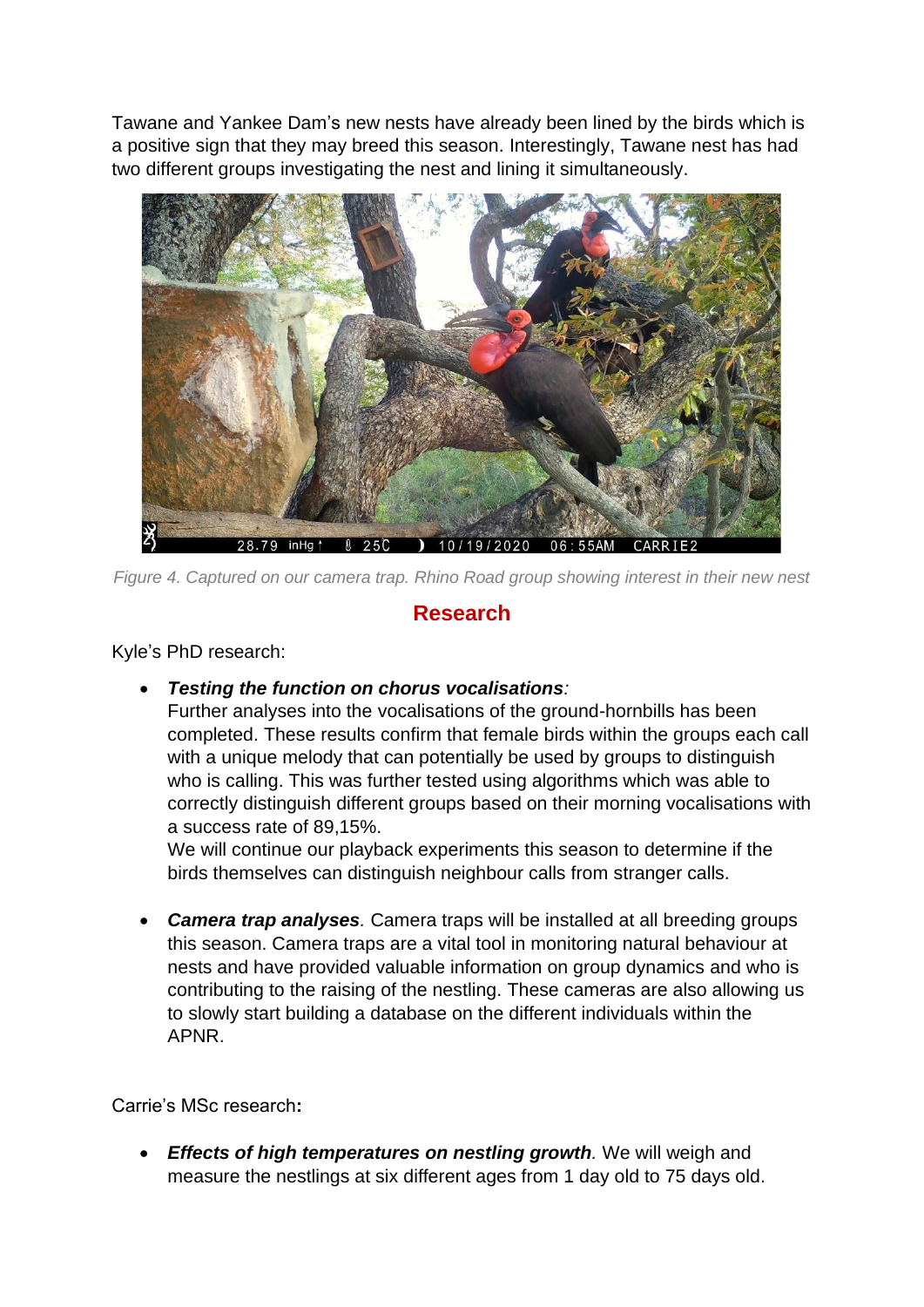Temperature loggers (iButtons) will be installed inside the nests to monitor nest temperatures. The aim of this research is to investigate the effects of high temperatures on nestling's growth and physiology.

We will also be installing iButtons in all new artificial nests to determine what the temperature and humidity parameters are of the newly designed nests in relation to ambient conditions. This is in collaboration with The Mabula Ground Hornbill Project who are leading the research.

## **Ground-Hornbill Reintroduction Workshop**

We attended an online workshop which was hosted by Birdlife SA and The Mabula Ground-Hornbill Project. The agenda was to plan the next phase of reintroductions of harvested birds into the wild. Due to the birds being slow to mature and so long lived, models predict that it will take up to 80 years for sustainable populations to occur in areas where they do not thrive currently.

Some potential areas for release were discussed, with northern KZN/eSwatini being a possibility to link the gap between the established Southern Kruger populations and established KZN population further south. The game reserves to the North West of Kruger were discussed as being an ideal area of expansion from the APNR population. The hope would be to start to install nests outside of the APNR in the attempt to encourage the birds to naturally disperse into these areas. This will be a slow process, and it will take many years for birds to become viable breeding populations in these areas but hopefully this would increase their range across Limpopo.

#### **New Website**



We have created a website for the project where you can read more about the birds, the project and what we are up to with our research in more detail. There is information on where to submit sightings, which is such a valuable part of our research, and links to our partners. Please note that while the website is live, there are still a few additions which are in the process. www.apnrgroundhornbillproject.com

You can now also shop for ground-hornbills, we have collaborated with Wild in Africa who have created a stunning ground-hornbill bracelet where 50% of the purchase price goes directly to us at the APNR project and the Mabula Project. https://wildinafrica.store/

**BRACELETS FOR WILDLIFE**